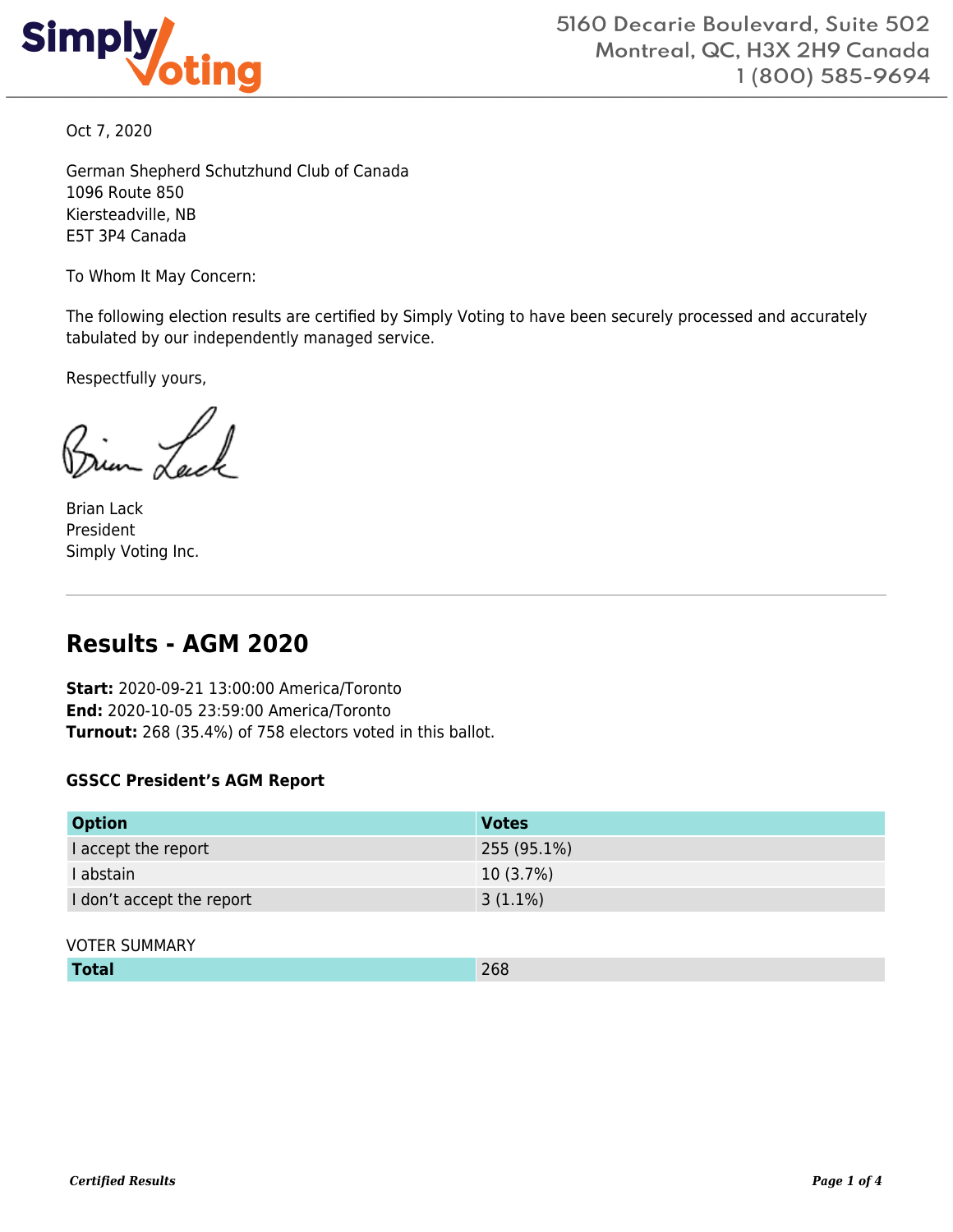### **Financial Report**

| <b>Option</b>                          | <b>Votes</b> |
|----------------------------------------|--------------|
| I accept the financial statement       | 236 (88.1%)  |
| l abstain                              | $24(9.0\%)$  |
| I don't accept the financial statement | $8(3.0\%)$   |

VOTER SUMMARY

### **2021 Proposed Budget**

| <b>Option</b>             | <b>Votes</b> |
|---------------------------|--------------|
| I accept the budget       | 218 (82.0%)  |
| I abstain                 | 36 (13.5%)   |
| I don't accept the budget | 12 (4.5%)    |

#### VOTER SUMMARY

| <b>Total</b>   | 268     |
|----------------|---------|
| <b>Abstain</b> | 2(0.7%) |

### **Head Judge's Report**

| <b>Option</b>             | <b>Votes</b> |
|---------------------------|--------------|
| I accept the report       | 254 (94.8%)  |
| I abstain                 | $12(4.5\%)$  |
| I don't accept the report | $2(0.7\%)$   |

#### VOTER SUMMARY

| 268<br><b>Total</b> |
|---------------------|
|---------------------|

### **Helper Committee Report**

| <b>Option</b>             | <b>Votes</b> |
|---------------------------|--------------|
| I accept the report       | 253 (94.4%)  |
| I abstain                 | $11(4.1\%)$  |
| I don't accept the report | 4(1.5%)      |

#### VOTER SUMMARY

| <b>Total</b> | 268 |
|--------------|-----|
|--------------|-----|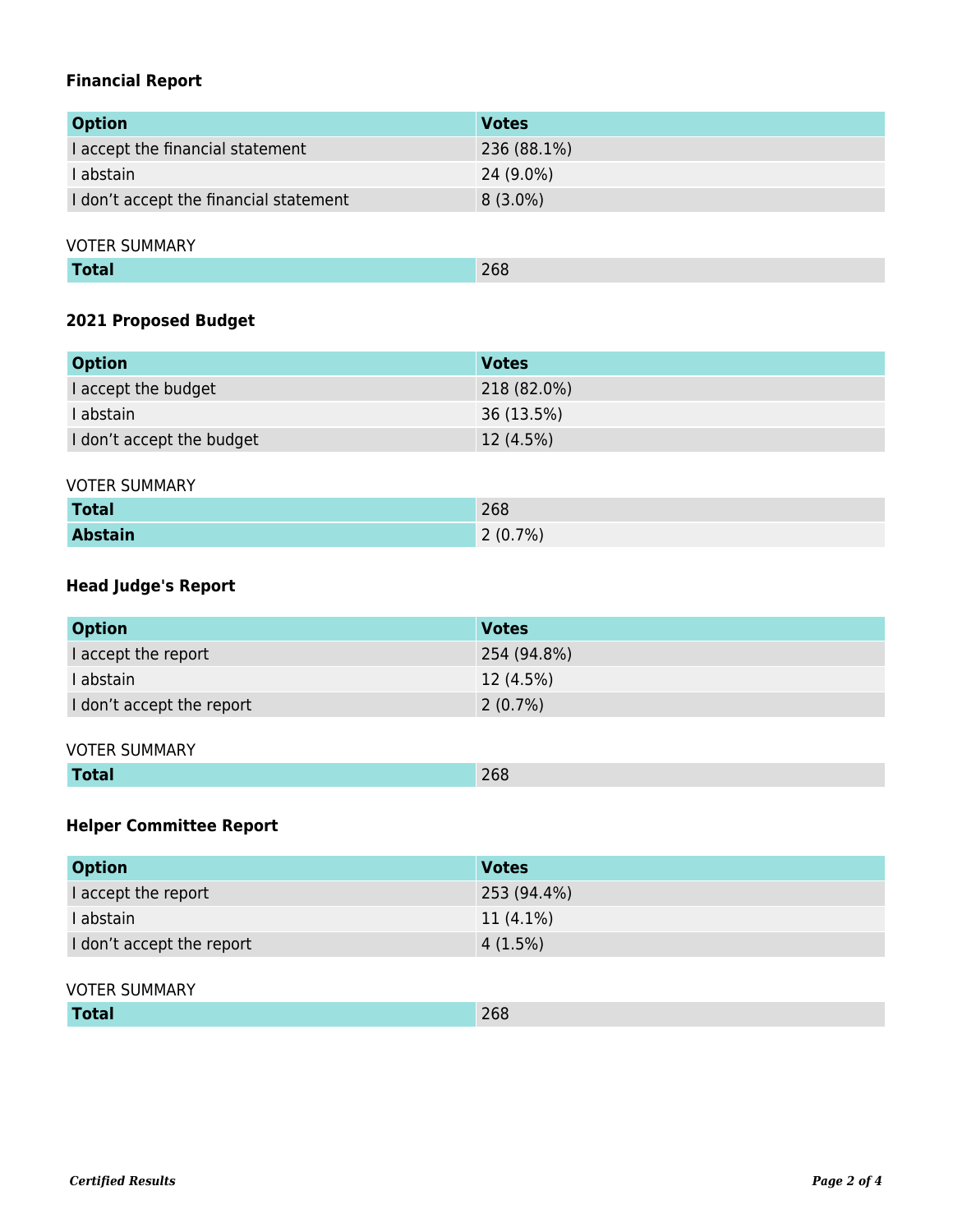### **Breed Committee Report**

| <b>Option</b>             | <b>Votes</b> |
|---------------------------|--------------|
| I accept the report       | 239 (89.2%)  |
| I abstain                 | 26 (9.7%)    |
| I don't accept the report | $3(1.1\%)$   |

VOTER SUMMARY

| <b>Total</b><br>268 |
|---------------------|
|---------------------|

### **Ethics Committee Report**

| <b>Option</b>             | <b>Votes</b> |
|---------------------------|--------------|
| I accept the report       | 249 (92.9%)  |
| I abstain                 | $14(5.2\%)$  |
| I don't accept the report | $5(1.9\%)$   |

#### VOTER SUMMARY

| ____ | 76.<br>$- - -$ |
|------|----------------|
|      |                |

### **Membership Report**

| <b>Option</b>             | <b>Votes</b> |
|---------------------------|--------------|
| I accept the report       | 261 (97.4%)  |
| I abstain                 | 4(1.5%)      |
| I don't accept the report | $3(1.1\%)$   |

#### VOTER SUMMARY

|  | the company's company's company's<br><u>Lotal</u> | $\Box$<br>ZOO |
|--|---------------------------------------------------|---------------|
|--|---------------------------------------------------|---------------|

### **GSSCC Breed Surveys**

| <b>Option</b>             | <b>Votes</b> |
|---------------------------|--------------|
| I accept the report       | 248 (92.5%)  |
| I abstain                 | $19(7.1\%)$  |
| I don't accept the report | $1(0.4\%)$   |

#### VOTER SUMMARY

| <b>Total</b> | 268 |
|--------------|-----|
|--------------|-----|